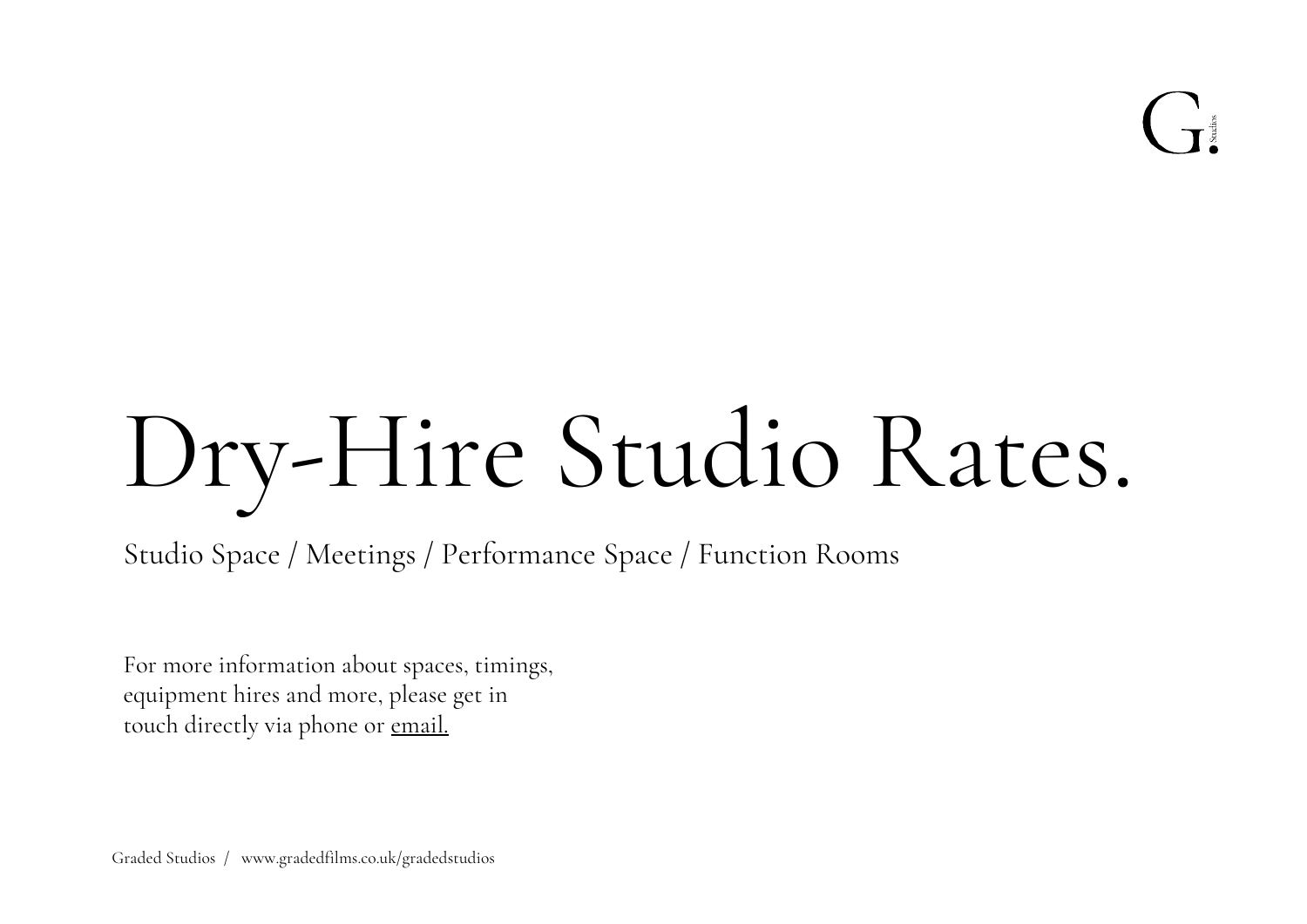### The Spaces

Studio Space / Meetings / Event Space / Function Rooms

Having the flexibility of three different spaces for interior shoots, gives us every opportunity to exploit the central heating and tea on tap.

Each space offers something different whether it's a performance space you need, a studio backdrop setup, or you just like the blank canvas.

The Victoria Institute 10 Tarrant Street, Arundel, West Sussex, BN18 9DG

#### Building Facilities

On street parking (ask for more details) 1x downstairs studio space 2x upstairs studio/event space 1x bar/kitchenette, microwave, fridge, kettle 2x unisex toilets (ground level & 2<sup>nd</sup> floor) Pop up office space (ask for more details) 24hr wifi access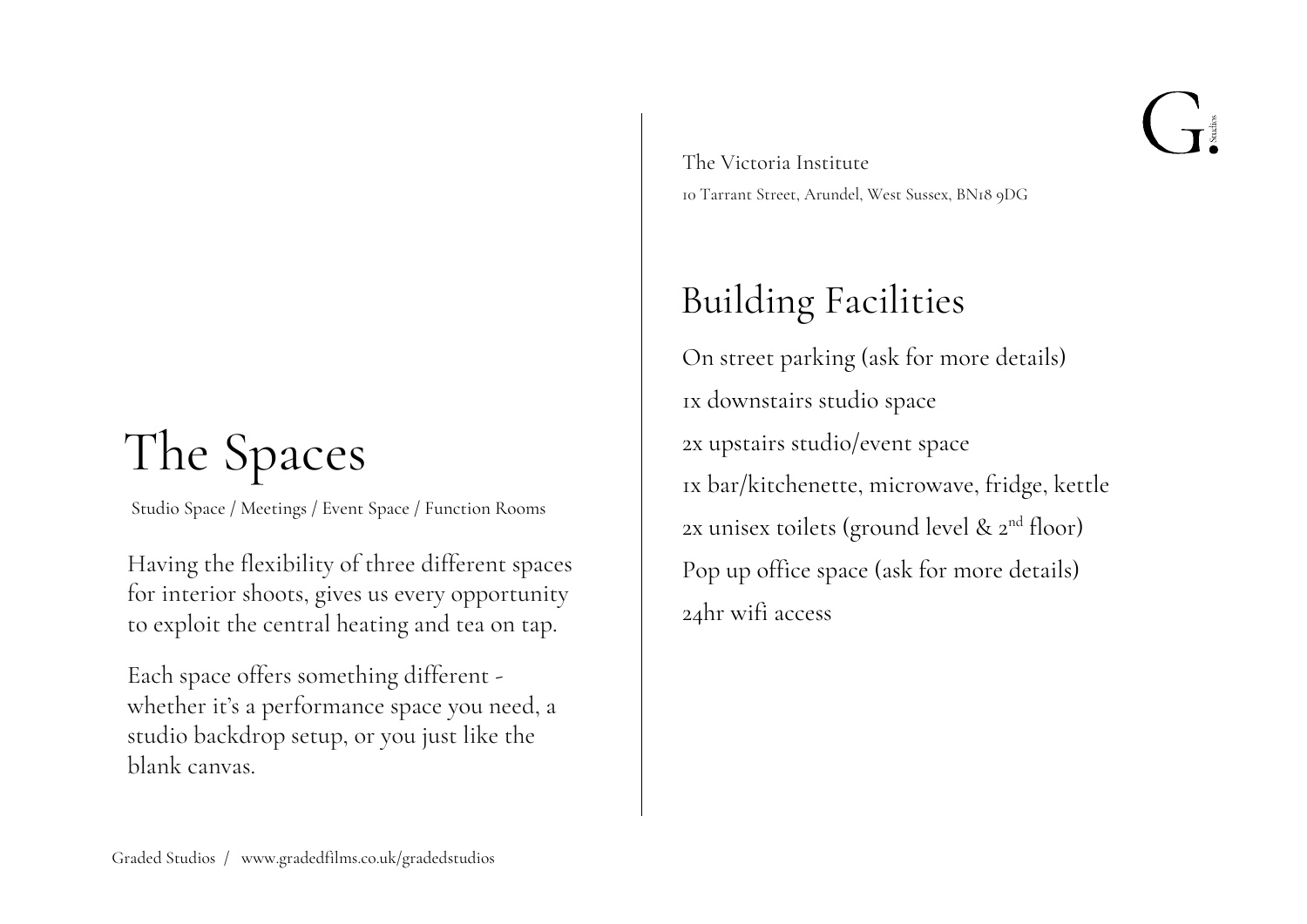#### The Studio

This multifunction space is our primary studio unit, coming equipped with a large 4m x 8m white paper backdrop. It's also a great space for meetings and exhibitions. The large street facing window means plenty of natural light too.

Being on the ground floor, access is easy from the street, making it easy to bring kit in and out. If you need additional equipment for your shoot, just ask!

| Hire Rates | / Standard Rate   | / Overtime               |  |
|------------|-------------------|--------------------------|--|
|            | $E145$ (10 hours) | £25 per hour             |  |
|            | £80 (5 hours)     |                          |  |
|            |                   | $E_3$ per hour (2hr min) |  |

Graded Studios / www.gradedfilms.co.uk/gradedstudios

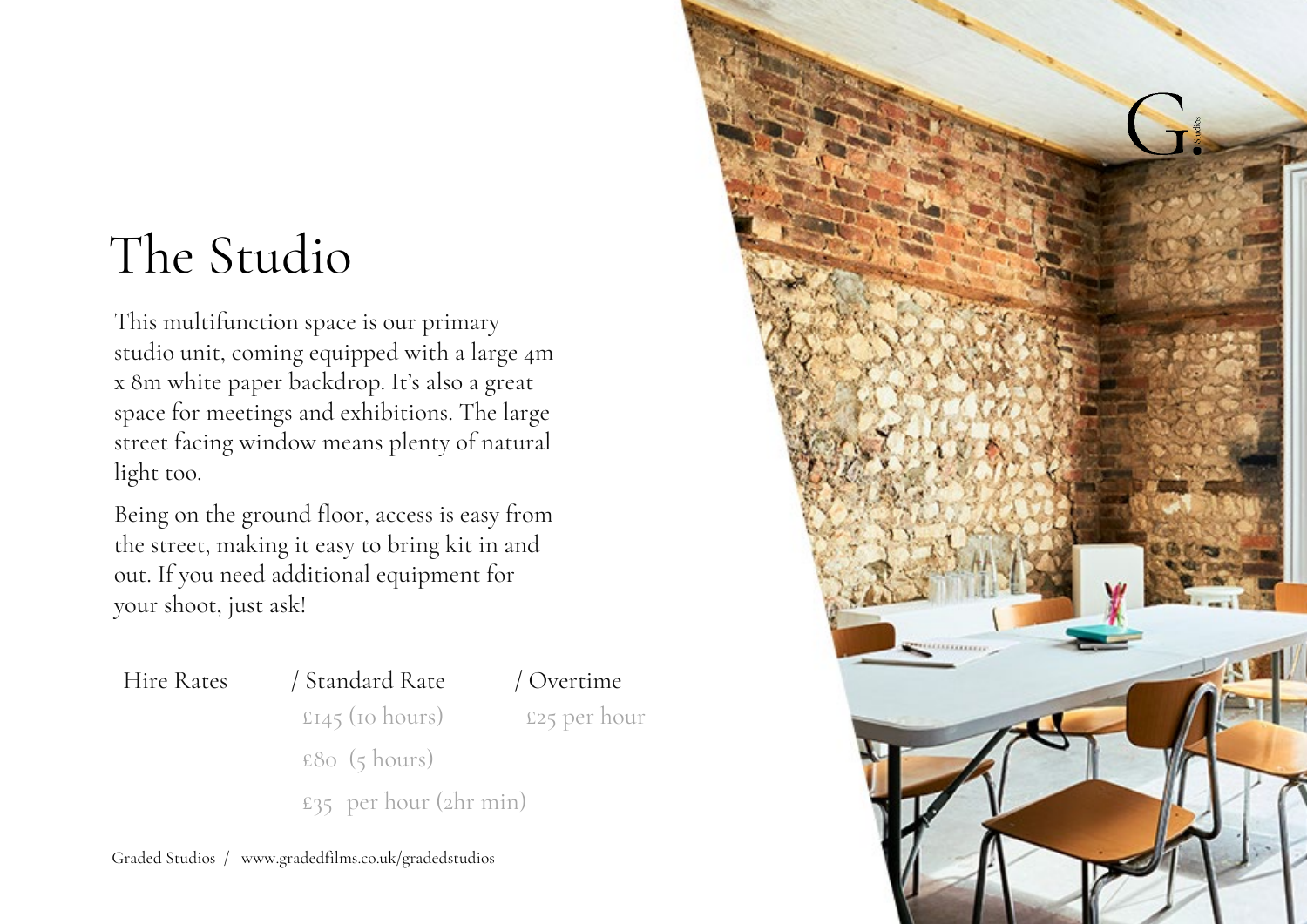#### The Green Room

This south facing, daylight flooded room on the 2nd floor is a perfect space for an additional studio setup, event hosting, receptions and more. Even a local ballet school uses this room once a week.

The Green Room features a small bar/kitchenette and measuring over 300 sq. feet, this is a perfect multifunctional space.

#### Hire Rates / Standard Rate / Overtime

 £120 (10 hours) £25 per hour £65 (5 hours)

£20 per hour (2hr min)



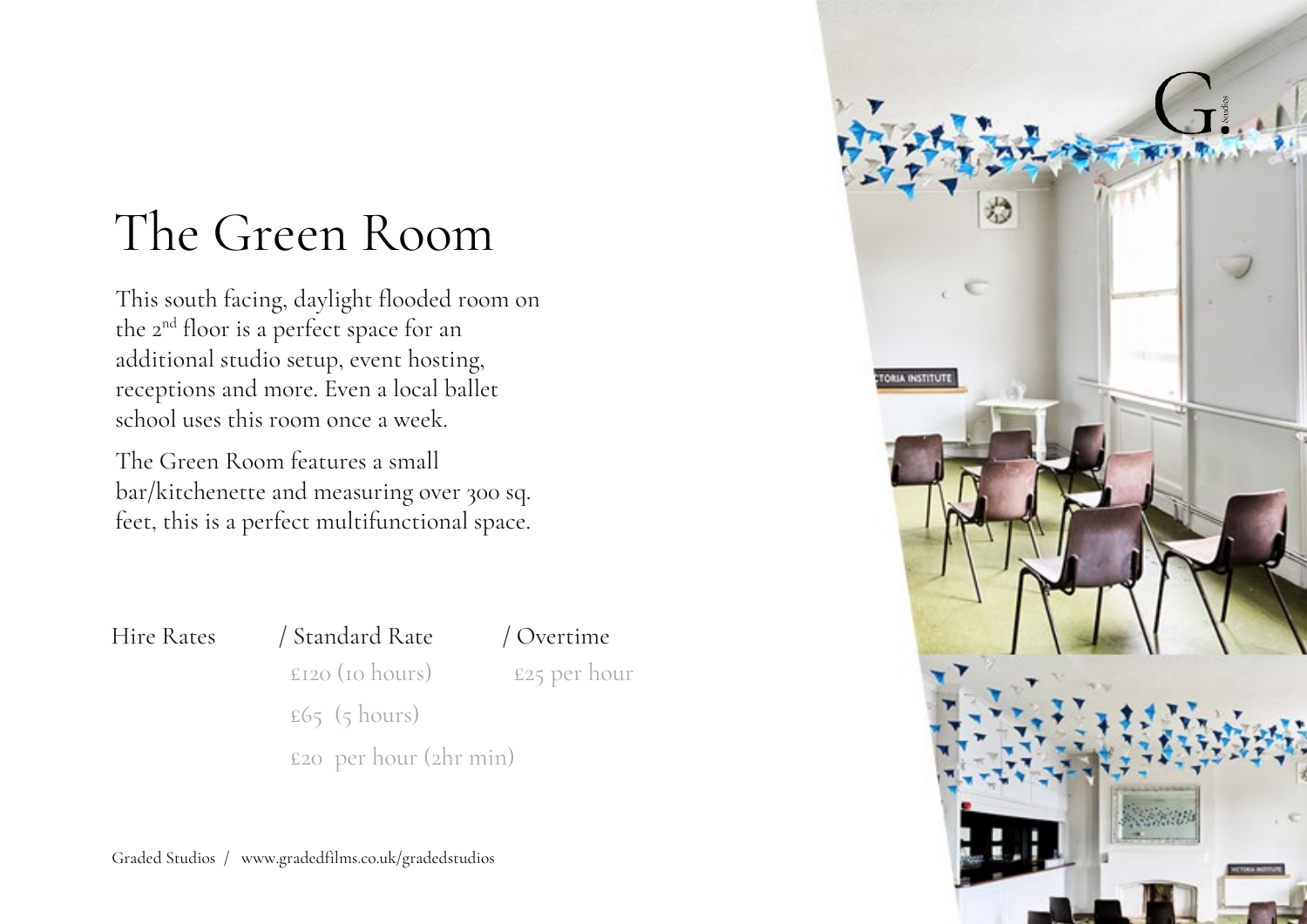#### The Red Room

This two-tiered ex-snooker hall comes fully equipped with a fully light bar rig setup, stage lamps and a lighting and sound desk, making it a perfect space for performance as well as an alternative to photo and video studio. It's also used regularly for black box theatre and pop-up cinema. Maybe we should do a fashion show sometime?

The Red Room is currently undergoing some transformation – new windows, a vaulted ceiling, upgraded lighting rig and mixing desk. We can't wait!

| Hire Rates | / Standard Rate          | / Overtime   |
|------------|--------------------------|--------------|
|            | $E$ 120 (10 hours)       | £25 per hour |
|            | $\epsilon$ 65 (5 hours)  |              |
|            | $E20$ per hour (2hr min) |              |